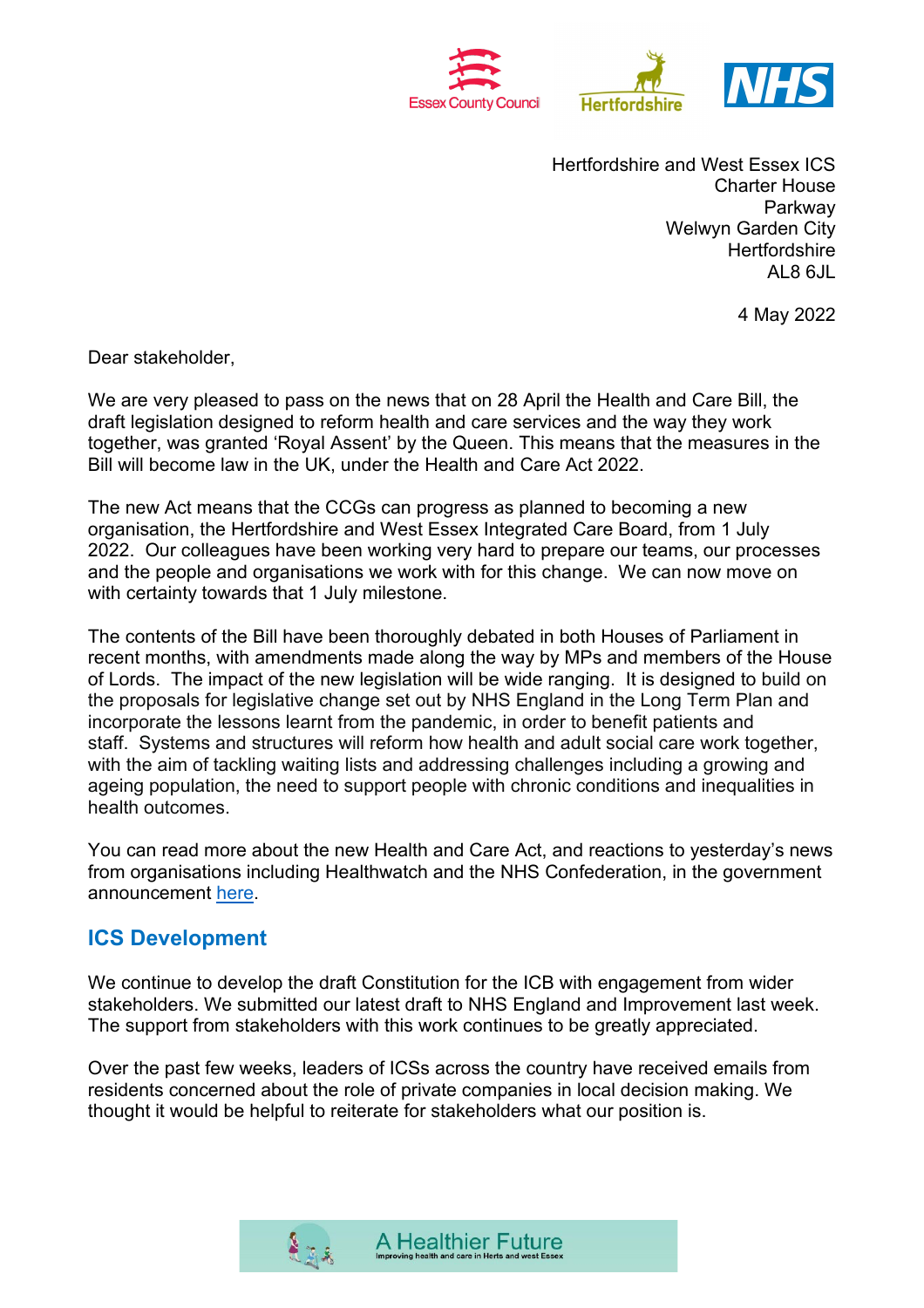Integrated care systems (ICSs) are partnerships of health and care organisations that come together to plan and deliver joined up services and to improve the health of people who live and work in their area. They exist to achieve these four aims:

- improve outcomes in population health and healthcare
- tackle inequalities in access, experience and outcomes
- enhance productivity and value for money
- help the NHS support broader social and economic development.

The new bodies, due to become statutory organisations in July 2022, are all public bodies and will not, and indeed cannot, be controlled by private providers.  ICSs have two constituent parts - an Integrated Care Partnership (ICP) and an Integrated Care Board (ICB). The ICB will be the body responsible for commissioning health services, bringing in members from a range of other public bodies including NHS provider organisations (such as mental health trusts, acute trusts, community trusts and primary care) and local authorities.

Our ICB will meet in public, with agendas and papers published in advance. Members of the public will be able to pose questions in advance to be answered during meetings and minutes will be published online after meetings.

As Chair and Chief Executive Designates of the Hertfordshire and West Essex Integrated Care Board, we will work with the other board members to ensure that the NHS provides the highest quality of services possible, on a financially and operationally sustainable footing, free at the point of use, based on need. The important role that NHS organisations play in their local communities - caring for and supporting their employees, and by extension, their families, neighbourhoods, and the local economy - is a responsibility that all local health leaders feel very strongly about. Indeed, the establishment of our ICS gives us more opportunity for the local NHS to play a bigger role in supporting and developing communities, not just to respond to needs for healthcare.

The government made two amendments to the Health and Care Bill which made it clear that individuals cannot be part of an Integrated Care Board or ICB committees if the ICB chair considers that the appointment could reasonably be regarded as undermining the independence of the health service because of the candidate's involvement with the private healthcare sector or otherwise. This amendment is important as organisations which may on the face of it appear to be private companies, could be community interest companies or charitable bodies, or as with a number of GP practices – operate as formal partnerships.

This is in addition to significant safeguards in the Act that ensure the interests of the public and the NHS are always put first. The ICB chair will have the power to veto members of the board if they are unsuitable, and NHS England has the power to issue guidance to ICBs in relation to appointments as part of its general guidance-making power. These measures sit alongside the robust requirements on ICBs to manage conflicts of interests, including publishing and maintaining a register of Members' interests.

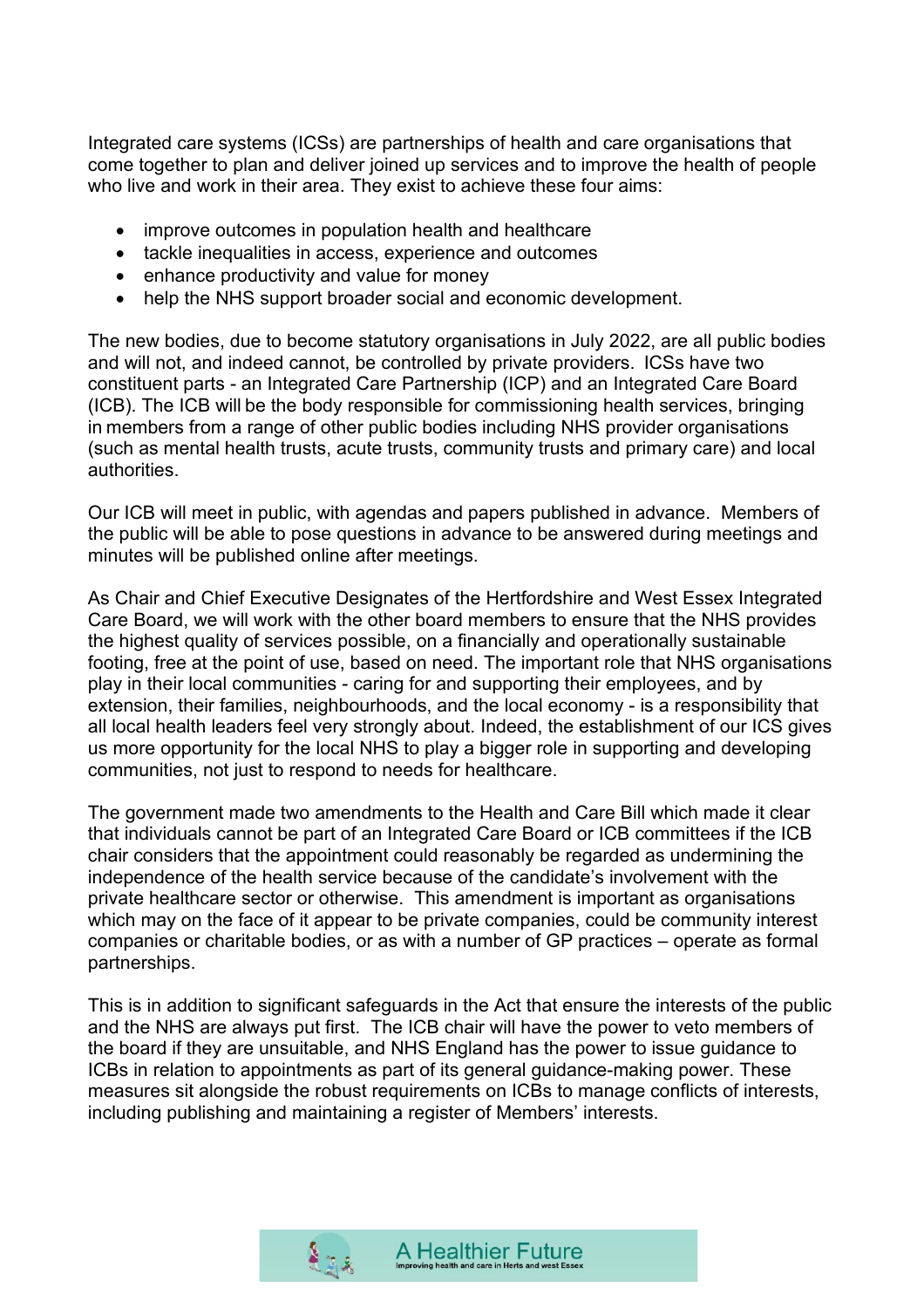### **Working with People and Communities**

We are currently working with stakeholders including Healthwatch Essex and Healthwatch Hertfordshire to develop the new ICB's strategic approach to working with people and communities. We need to ensure that the voices of the people who live in our area and use health, care and voluntary services are heard at the centre of decision making and governance, at every level of our system. Our developing approach outlines core principles and highlights the ICB's commitment to building positive relationships with communities, so that we can understand their needs and have a positive impact on reducing the inequalities that some of our residents face.

The developing strategy highlights and builds on the good practice, trust and partnership working which has helped to support the population of west Essex and Hertfordshire throughout the many challenges posed by the COVID-19 pandemic.

# **Health and care priorities for 2022**

#### **Keeping our maternity services safe**

At the start of this month, the final report was published into failures at Shrewsbury and Telford NHS Hospitals Trust which contributed to hundreds of babies' deaths over 20 years. The Ockenden Review, lead by senior midwife, Donna Ockenden, independently examined what went wrong in that organisation and what actions are needed across healthcare settings to prevent similar tragedies happening again.

Maternity and neonatal services in Hertfordshire and west Essex are continuing to implement the urgent and immediate actions needed, with compliance monitored at Board level in each Trust and at the Local Maternity and Neonatal System (LMNS) to ensure momentum is maintained. Areas which are receiving particular focus include: ensuring all women with complex pregnancies have a named consultant lead; securing ringfenced funding for maternity staff training; carrying out risk assessments at every contact during the antenatal period and ensuring these are accurately recorded; and ensuring trust websites have up to date information in formats suitable for people's communication needs. Our Local Maternity and Neonatal System continues to keep local parents-to-be up to date on how safe and high quality care is being delivered through their [Twitter](https://twitter.com/HWE_LMNS) and [Facebook](https://www.facebook.com/HertsandWestEssexLMNS) pages, so please follow them if you'd like more information about local services.

### **COVID update**

While COVID may not be dominating the news headlines any longer, health and care services continue to be affected by the combination of high numbers of patients and service users with the virus, as well as staff absence due to sickness and COVID isolation. Figures for the week ending 16 April estimate that across the UK, 3.8 million, or 1 in 17 of us had COVID. Our GP practices, the ambulance service which serves our region, and our area's acute hospitals are severely impacted and are putting in place contingency measures to maintain service delivery. It still remains a requirement for patients to wear face coverings in health settings, in order to protect staff and fellow patients. We would be grateful for your support in getting this message out to your networks and communities.

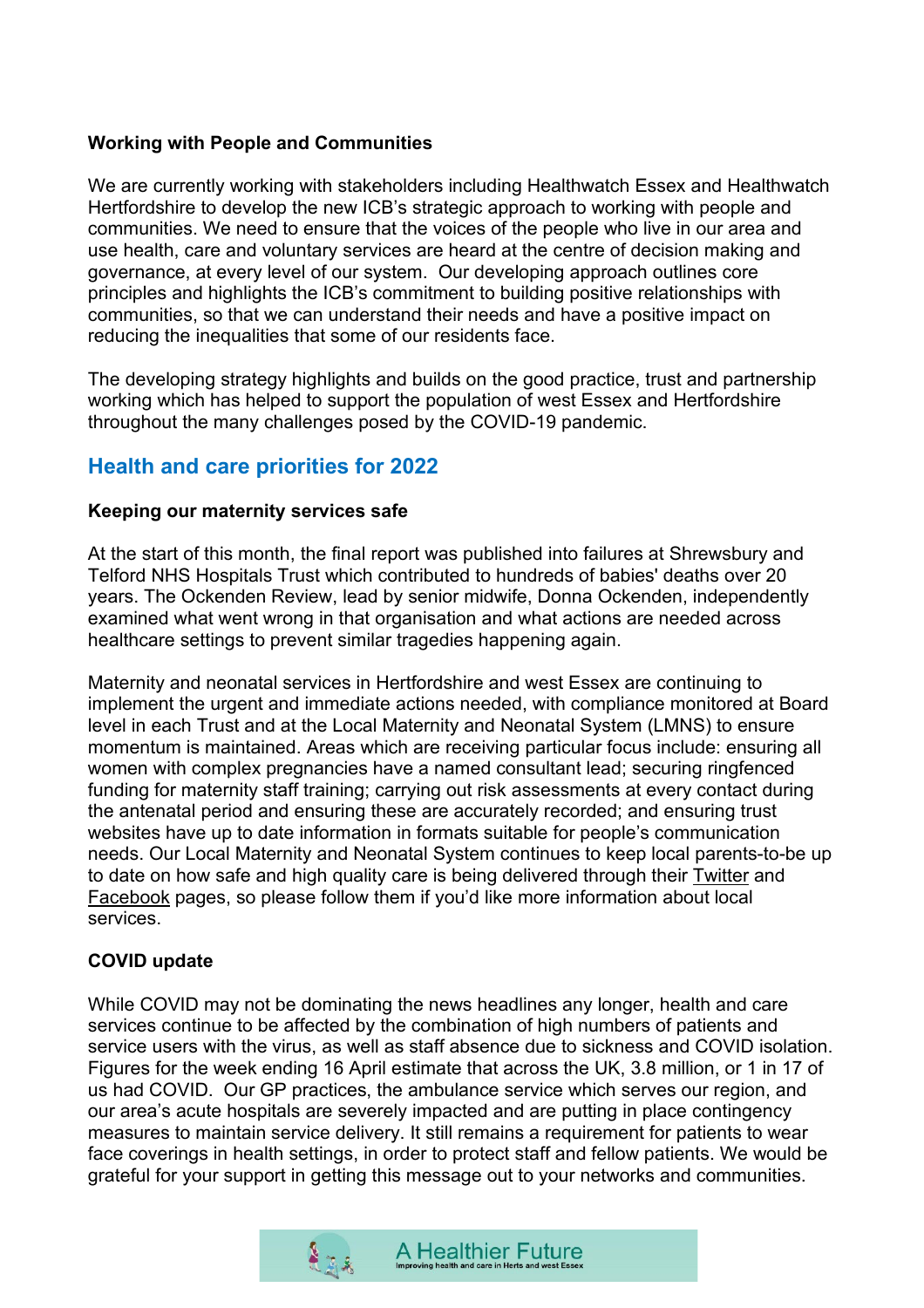The next phase of the vaccination programme is well underway with more than 63,000 spring booster vaccines having been given across our ICS area at the last count. It is now even easier to see the full range of vaccination options in each district or borough council area on the Hertfordshire and west Essex COVID vaccination website, which is updated regularly. The ['COVID-19 vaccinations near you'](https://covid.healthierfuture.org.uk/events/vaccination-walk-in-clinic-times) section of the website brings together information about which pharmacies, GP practices, large vaccination centres and mobile and pop-up services are in the local area.

We are seeing a surge of interest from parents of 5-11 year olds in protecting their children against COVID. Appointments are being booked up and walk-in options are now being made available at weekends to keep up with demand. Staff at our large vaccination centres are going to great lengths to put children and their parents at their ease, with childfriendly activities and settings designed to make sure that being vaccinated is a positive experience for everybody. More appointment slots are opening up on the national booking site regularly: www.nhs.uk/covidvaccine, or anyone can ring 119 to book an appointment.

### **Getting community-based health services back on track**

In previous letters we have updated you on how hospital services are working differently to tackle the backlogs created by the pandemic. There is similar focus and determination in our community services to deliver more care for patients as quickly as possible, with the impact of increased demand and staff sickness and isolation causing additional challenges.

To support the wider health and care system at this time of pressure, our community providers have been prioritising care for those with the greatest need, as well as focusing on services which support the health service to deliver urgent and emergency care, such as 'rapid response' teams. In east and north Hertfordshire, where clinical need, urgency and risk is equal, operational teams prioritise patients living in the most deprived areas to help those facing the biggest daily challenges to their health and wellbeing. Making the best use of remote monitoring technology and 'hospital at home' services is also helping to make sure that people receive their care in the place which will best aid their recovery.

Additional staff and funding are being deployed in service areas including community neurological rehabilitation, children's audiology services and long COVID support, to tackle waiting lists.

Increased COVID-related sickness absence and the need to redeploy staff to support critical services has resulted in an increase in some waiting times. This is being monitored closely to ensure that any risk of harm to patients is minimised and services get back on schedule as soon as possible. NHS England and Improvement has recently issued new guidance to relax social distancing in some clinical settings, which will have a positive impact on the opportunities for patient group activities which were paused for the period of the pandemic.

Prime Minister Boris Johnson, Chancellor Rishi Sunak and Secretary for Health and Social Care Sajid Javid visited the New QEII Hospital in Welwyn Garden City recently, seeing for themselves the progress being made at the hospital's Community Diagnostic Hub. A wide range of vital diagnostic tests are being carried at the hospital out at an increased range of

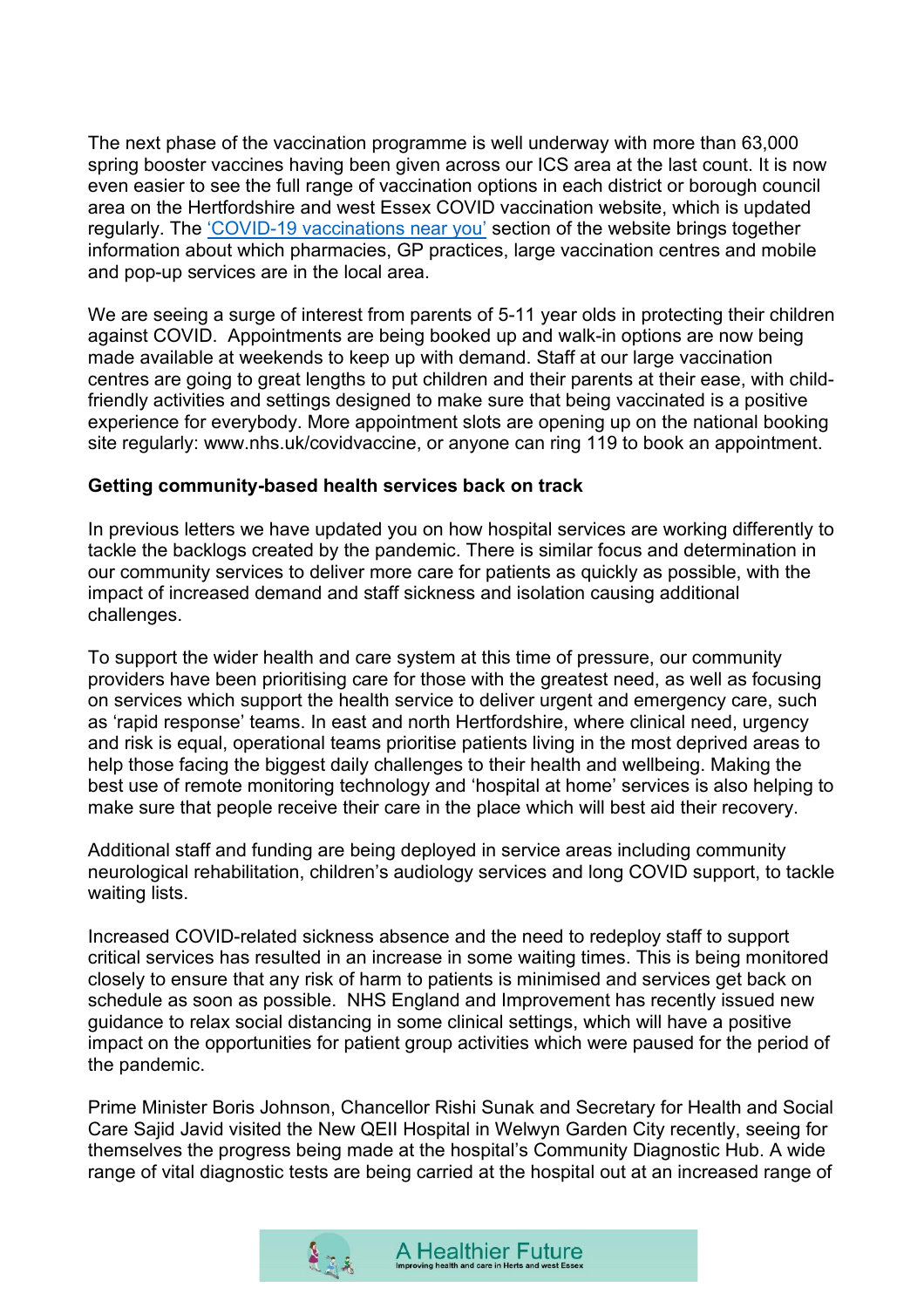times, making them more convenient for patients and reducing waiting times. We will continue to keep you updated on progress with addressing waiting lists in future letters.

#### **Local partnerships driving improvements**

Our area's three health and care partnerships, which represent the interests of the areas currently served by the three Hertfordshire and west Essex CCGs, plus the Hertfordshirewide collaborative for mental health, learning disabilities and autism, continue to develop and establish their priorities. Here is an update from each partnership:

• **West Essex's One Health and Care Partnership** has been selected by the ICS to participate in a national programme to develop positive health outcomes for residents in the area.

The eight-week programme brings the NHS together with stakeholders from social care, district councils and members of the public to focus on health inequalities and 'levelling up' in areas most in need. The programme covers digital, data and analytics, governance, functions and finance, ambition, vision and leadership, population health management and integrated transformation. Some elements of the programme will be implemented across the ICS, with the others focusing on the specific issues relating to health inequalities in Harlow and Epping.

A dedicated working group from across health, social care, local authorities and the third sector is enabling effective collaboration and action.

- Over the last few months, the **South West Herts Health and Care Partnership** has:
	- **EXT** launched its 'virtual hospital', including treatment pathways for both heart failure and chronic obstructive pulmonary disease, building on the successful COVID virtual hospital
	- signed off a clinical model for diabetes as part of the existing Herts Integrated Diabetes Service in our area.
	- considered priority areas for transformation in 2022/23. These will be shortlisted by the integrated clinical and professional advisory group before being reviewed by the board at the end of May.
	- developed a partnership agreement and operating model to support work during its shadow period (runs until July 2022). These documents are being reviewed and updated to ensure that the partnership can evolve in line with the development of the ICB and ICP over the next few months.
- **East and North Hertfordshire Health and Care Partnership** has developed its partnership strategy and has established a portfolio of ten priority transformation programmes including:
	- *Heart failure* a new clinical model has been designed that focuses on prevention and long term condition management led by teams with different clinical expertise coming together

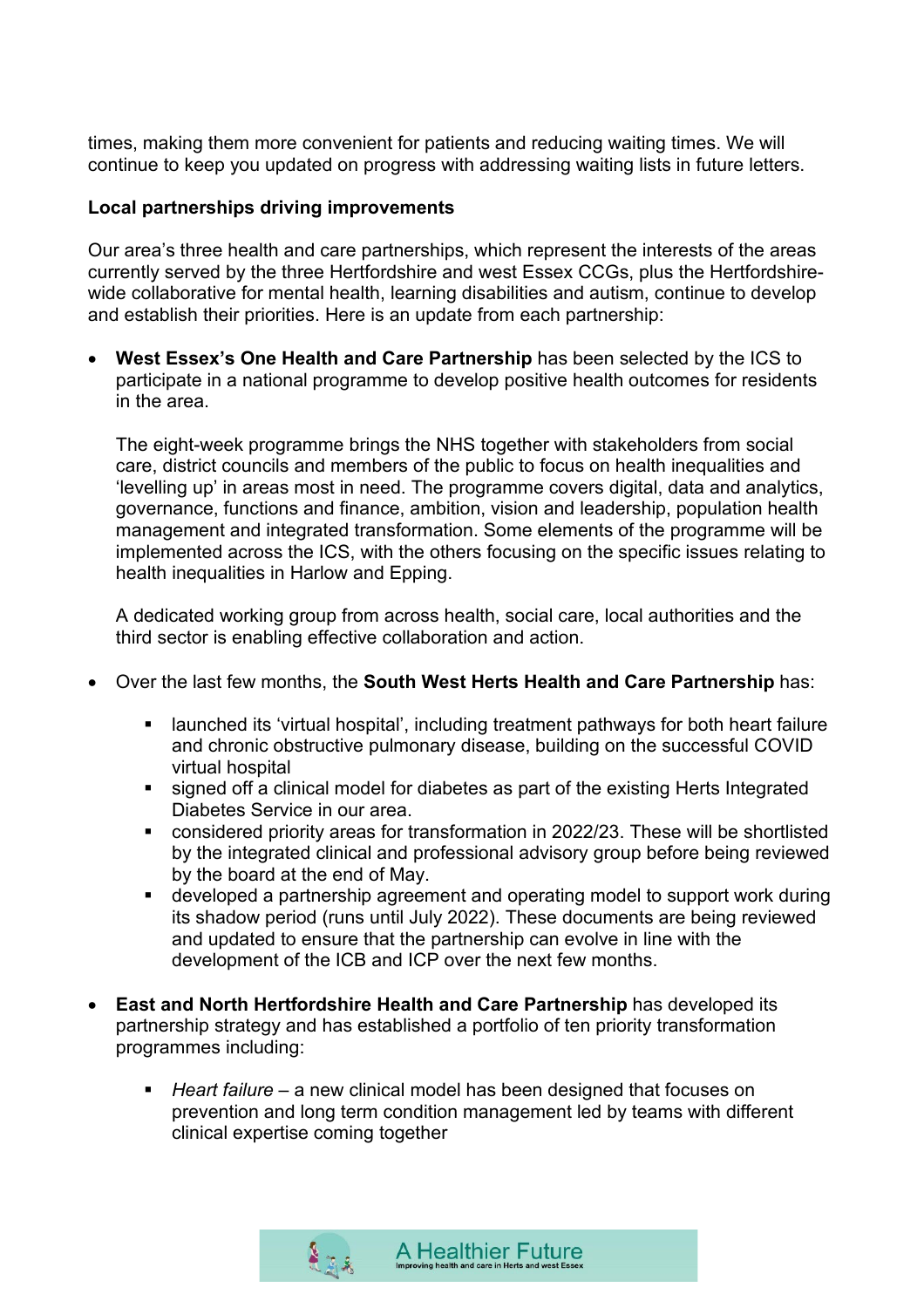- *'Waiting Well'*  a pilot programme to provide support to vulnerable patients waiting for hospital treatment through Hertfordshire's 'Community Navigator' service
- *Stroke and neurological care* which aims to deliver an integrated stroke service that meets the new national standards
- *Frailty* a broad programme of work which includes end of life care, communitybased clinics and supporting people with their skin, tissue and wound care.

The partnership is looking at how it can build on existing relationships with the voluntary sector and have a stronger focus on inequalities and the wider factors which determine people's health and wellbeing.

• **Hertfordshire's Mental Health, Learning Disabilities and Autism (MHLDA) Collaborative** is working at both a strategic and operational level to improve services for our residents. This has included a wide-ranging analysis of the scale of mental health demand in our area and the resource required to meet it. A collaborative approach to designing services which will better support children and young people with attention deficit hyperactivity disorder (ADHD) is also underway. Thanks to a concerted effort by all the organisations which support people with learning disabilities and serious mental illness, COVID-19 vaccination rates are good for these groups.

Significant outreach has taken place to discuss the role of the Collaborative and its transformation priorities for 2022/23. These priorities have been discussed and tested with a range of partners and organisations since the start of the year. And include activity to transform service delivery, to design strategic solutions to longstanding complex issues and to lead on prevention and positive health and wellbeing.

All Collaborative partners are experiencing very high demand on services and there has been rising demand for mental health beds, which has been made worse by the higher number of delays when people are ready to be discharged from hospital. Partners have been working together to identify the right next steps for these patients, recognising that all parts of the system are experiencing high demand and workforce issues.

# **Service developments**

#### **Understanding GP practice pressures**

To help Hertfordshire and west Essex GP practices to provide high quality patient care when they are under significant pressure, we have been trialling a new digital reporting framework and set of co-ordinated support measures which can be promptly deployed.

The approach is already used to address pressures in hospitals and community health services. By adapting the framework for primary care use, organisations across health and care are now more aware of the pressures facing GPs, so they can respond accordingly.

GP practices report the challenges they face that morning, using an app or computer. This information is visible to colleagues in the CCG, hospitals, community and mental health